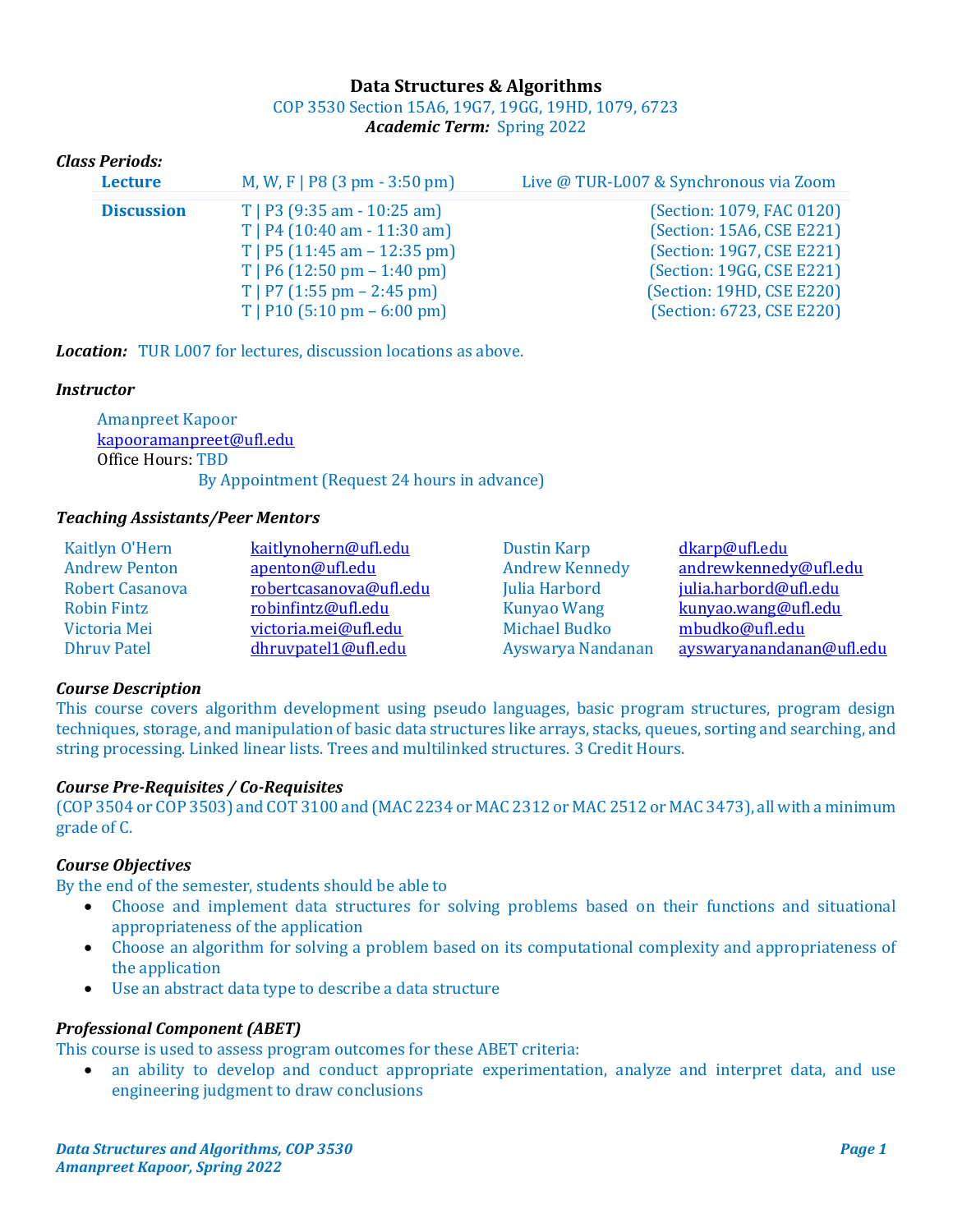• an ability to function effectively on a team whose members together provide leadership, create a collaborative and inclusive environment, establish goals, plan tasks, and meet objectives

# *Required Textbooks and Software*

• Tools: Canvas, Slack, G++ compiler, Edugator, Lockdown browser, and Stepik

## *Recommended Materials (Optional)*

- Textbook: Data Structures and Algorithm Analysis in C++ o Mark Allen Weiss, Fourth edition, 2014, ISBN 9780132847377
- OpenDSA book[: https://opendsa-server.cs.vt.edu/OpenDSA/Books/Everything/html/index.html](https://opendsa-server.cs.vt.edu/OpenDSA/Books/Everything/html/index.html)

# *Course Schedule (Tentative)*

| Week | <b>Dates</b>                                                                                |           | <b>Topic</b>                        | <b>Deadlines</b>    |  |
|------|---------------------------------------------------------------------------------------------|-----------|-------------------------------------|---------------------|--|
| 0    | $5$ -Jan<br>$7-Ian$                                                                         |           | <b>Course Introduction</b>          |                     |  |
|      | $10$ -Jan                                                                                   | $14$ -Jan | <b>Algorithm Analysis</b>           | $Q_1$               |  |
| 2    | $17$ -Jan                                                                                   | $21$ -Jan | List, Stacks, & Queues              | Q <sub>2</sub>      |  |
| 3    | $24$ -Jan                                                                                   | $28$ -Jan | <b>Trees &amp; Traversals</b>       | $Q_3$               |  |
| 4    | $31$ -Jan                                                                                   | 4-Feb     | <b>Balanced Trees 1 / Project 1</b> | $Q_4$               |  |
| 5    | 7-Feb                                                                                       | $11-Feb$  | <b>Balanced Trees 2</b>             | Q <sub>5</sub>      |  |
| 6    | 14-Feb                                                                                      | 18-Feb    | <b>Heaps &amp; Priority Queues</b>  | $P_1$               |  |
| 7    | $21$ -Feb                                                                                   | $25$ -Feb | Exam 1 / Sorting                    | $E_1$               |  |
| 8    | 28-Feb                                                                                      | 4-Mar     | Sets, Maps, & Hashing               | $Q_6$ , $P_{3a}$    |  |
| 9    | 7-Mar                                                                                       | $11-Mar$  | <b>Spring Break</b>                 |                     |  |
| 10   | 14-Mar                                                                                      | $18$ -Mar | Graphs 1 / Project 2                | Q <sub>7</sub>      |  |
| 11   | $21$ -Mar                                                                                   | $25$ -Mar | Graphs 2                            | $Q_8$               |  |
| 12   | 28-Mar                                                                                      | $1-Apr$   | <b>Greedy Algorithms</b>            | $Q_9$ , $P_2$       |  |
| 13   | 4-Apr                                                                                       | 8-Apr     | Exam 2 / Project 3 work week        | E <sub>2</sub>      |  |
| 14   | $11-Apr$                                                                                    | $15$ -Apr | <b>Dynamic Programming</b>          | $Q_{10}$            |  |
| 15   | 18-Apr                                                                                      | $20-Apr$  | <b>Complexity Theory</b>            | $Q_{11}$ , $P_{3b}$ |  |
| 16   | $22-Apr$                                                                                    | $28-Apr$  | <b>Final Exam</b><br>E <sub>3</sub> |                     |  |
|      | <b>Legend:</b> $Q_N$ = Programming and Conceptual Quiz N, $P_N$ = Project N, $E_N$ = Exam N |           |                                     |                     |  |

### *Evaluation of Grades*

| <b>Modality</b> | <b>Assignment</b>                                                                                                                                                                          |                    | % of Final<br>Grade |  |  |
|-----------------|--------------------------------------------------------------------------------------------------------------------------------------------------------------------------------------------|--------------------|---------------------|--|--|
|                 | Programming / HTG Quizzes (11, drop two lowest scores)                                                                                                                                     | $1\% \times 9$     | 9%                  |  |  |
|                 | Conceptual Quizzes (11, drop two lowest scores)                                                                                                                                            | $1\% \times 9$     | 9%                  |  |  |
|                 | Exam 1                                                                                                                                                                                     | 14%                | 14%                 |  |  |
| Individual      | Exam 2                                                                                                                                                                                     | 14%                | 14%                 |  |  |
|                 | Exam 3 (Final Exam - Cumulative)                                                                                                                                                           | 14%                | 14%                 |  |  |
|                 | Project 1                                                                                                                                                                                  | 10%                | 10%                 |  |  |
|                 | Project 2                                                                                                                                                                                  | 10%                | 10%                 |  |  |
| Collaborative#  | Final Project (Individual or Group: 3a & 3b)                                                                                                                                               | $2\% + 6\% + 2\%$  | 10%                 |  |  |
|                 | Preassigned Stepik Questions (18, Drop six lowest scores)                                                                                                                                  | $0.83\% \times 12$ | 10%                 |  |  |
| Individual      | <b>Extra Credit Opportunities &amp; Bug Bounty Program</b>                                                                                                                                 | Up to $2\%$        | 2%                  |  |  |
|                 |                                                                                                                                                                                            |                    | <b>Total: 102%</b>  |  |  |
|                 | * Denotes peer-graded components. 2% of your grade will be evaluated by your peers.<br>#You are allowed to collaborate on Stepik problems, but you must cite the peer who you worked with. |                    |                     |  |  |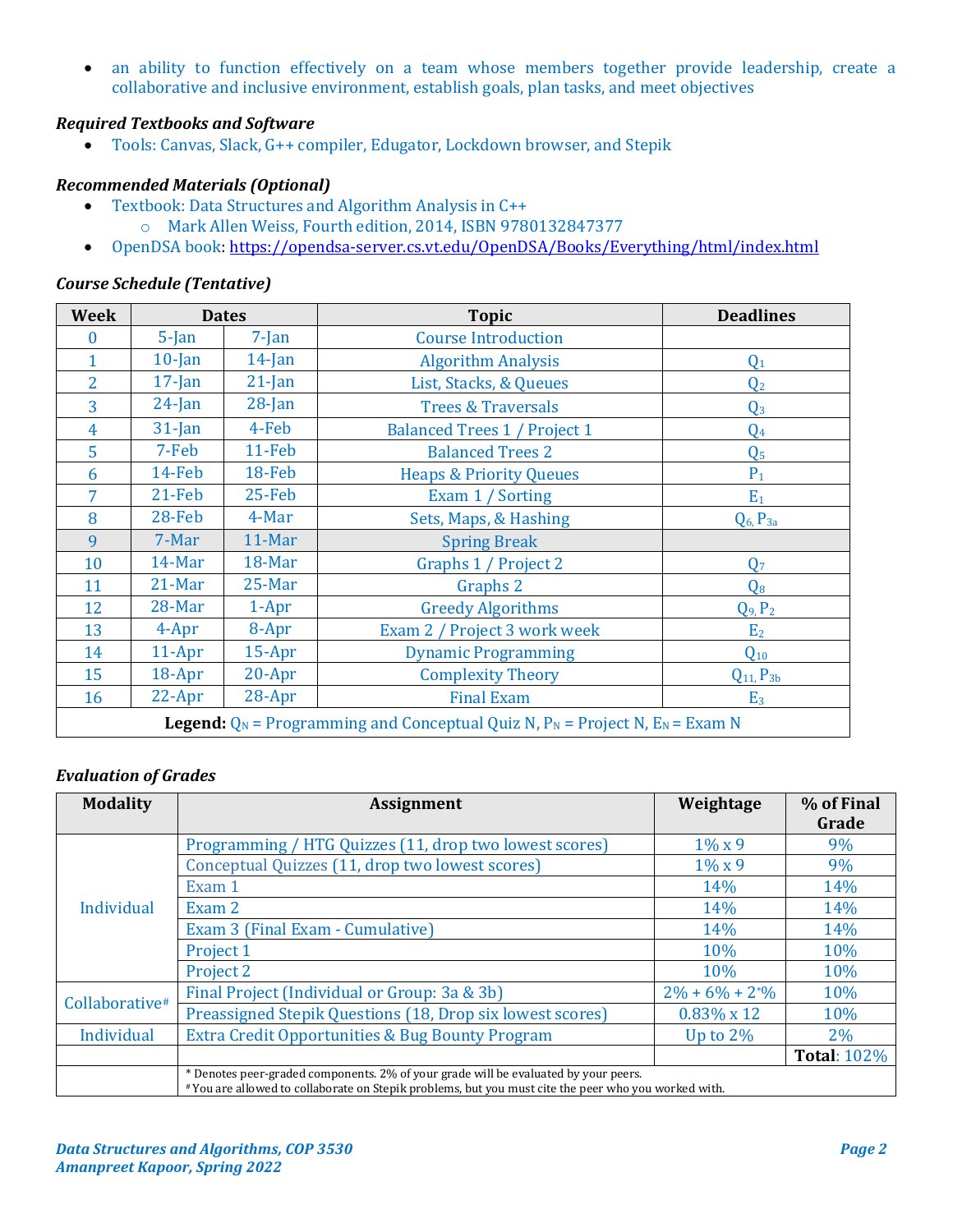## *Grading Policy*

| Percent       | Grade | <b>Grade Points</b> | Percent       | Grade | <b>Grade Points</b> |
|---------------|-------|---------------------|---------------|-------|---------------------|
| $>= 93.4$     |       | 4.00                | $73.4 - 76.6$ |       | 2.00                |
| $90.0 - 93.3$ |       | 3.67                | $70.0 - 73.3$ | $C-$  | 1.67                |
| $86.7 - 89.9$ |       | 3.33                | $66.7 - 69.9$ | D+    | 1.33                |
| $83.4 - 86.6$ |       | 3.00                | $63.4 - 66.6$ |       | 1.00                |
| $80.0 - 83.3$ |       | 2.67                | $60.0 - 63.3$ | D-    | 0.67                |
| $76.7 - 79.9$ |       | 2.33                | $0 - 59.9$    |       | 0.00                |

More information on UF grading policy:<https://catalog.ufl.edu/ugrad/current/regulations/info/grades.aspx>

## *Attendance Policy*

• Attendance is optional for lectures. Conceptual quizzes will be held during discussions. If you miss a discussion, you will lose your credit on the weekly conceptual quiz.

## *Make-Up, Project Resubmission, and Late Submission Policy*

- **No make-up or late submission** allowed on **weekly quizzes**. Remember, we drop the two lowest scores.
- Projects submitted late will be penalized by **10% each day up to four days**. After the fourth day, you will get a 0. We also count weekends as regular days. So, if an assignment is due Friday, and you submit on Sunday, you will be graded out of 80 instead of 100 (2 days late penalty).
- No late submission allowed on Final Project (3a and 3b).
- Projects 1 and 2 will have a hidden test suite which we will use for grading after your submission. If you score lower than 80 points on Project 1 or 2, you will have an opportunity to resubmit and get a maximum score of 80 points. We will see the differences in your two submissions to make sure you aren't submitting an entirely new version of the code. *You are not eligible for resubmission if you do not pass the public test cases on Stepik in the first attempt.*
- Exams may be made up when a student has an excused absence. These absences must be notified to the instructor at least 72 hours before the exam. Excused absences must be consistent with university policies in the undergraduate catalog [\(https://catalog.ufl.edu/ugrad/current/regulations/info/attendance.aspx\)](https://catalog.ufl.edu/ugrad/current/regulations/info/attendance.aspx) and require appropriate documentation. Please note that there is no guarantee that requests will be accommodated.

### *Grade Review*

- After one week of posting a grade, no revisions will be made. In the event of a grade review, the entire assignment will be reviewed.
- If there is an ambiguity on a quiz or exam question, you need to get back to the instructor within two hours of taking the quiz/exam to potentially get back points in case the ambiguity is genuine.
- We do not negotiate auto-graded components on assessments unless there is a typo such as a comma or a space. Please do not contact us for partial credit on auto-graded questions. Missing values is not considered as a typo.
- You get partial credit if you select one of the correct answers for auto-graded questions. You get negative partial credit if you select the wrong answer. This is deliberate. Otherwise, you will select every option and get full credit if there was no negative penalty.

### *Class Expectations*

- Quizzes will require Edugator and Canvas.
- Exams will be in-person and use Lockdown browser and physical paper.
- C++ is the programming language that will be used throughout the course. You will be coding using C++ 11 in all quizzes and Projects 1 and 2. For the final project, you can use any language or multiple languages.
- Strive for correctness, clean, readable, tested, and documented code throughout the course and not for optimization. Correctness and readability are the goals for this course. Once you have the correct solution then optimize if you want.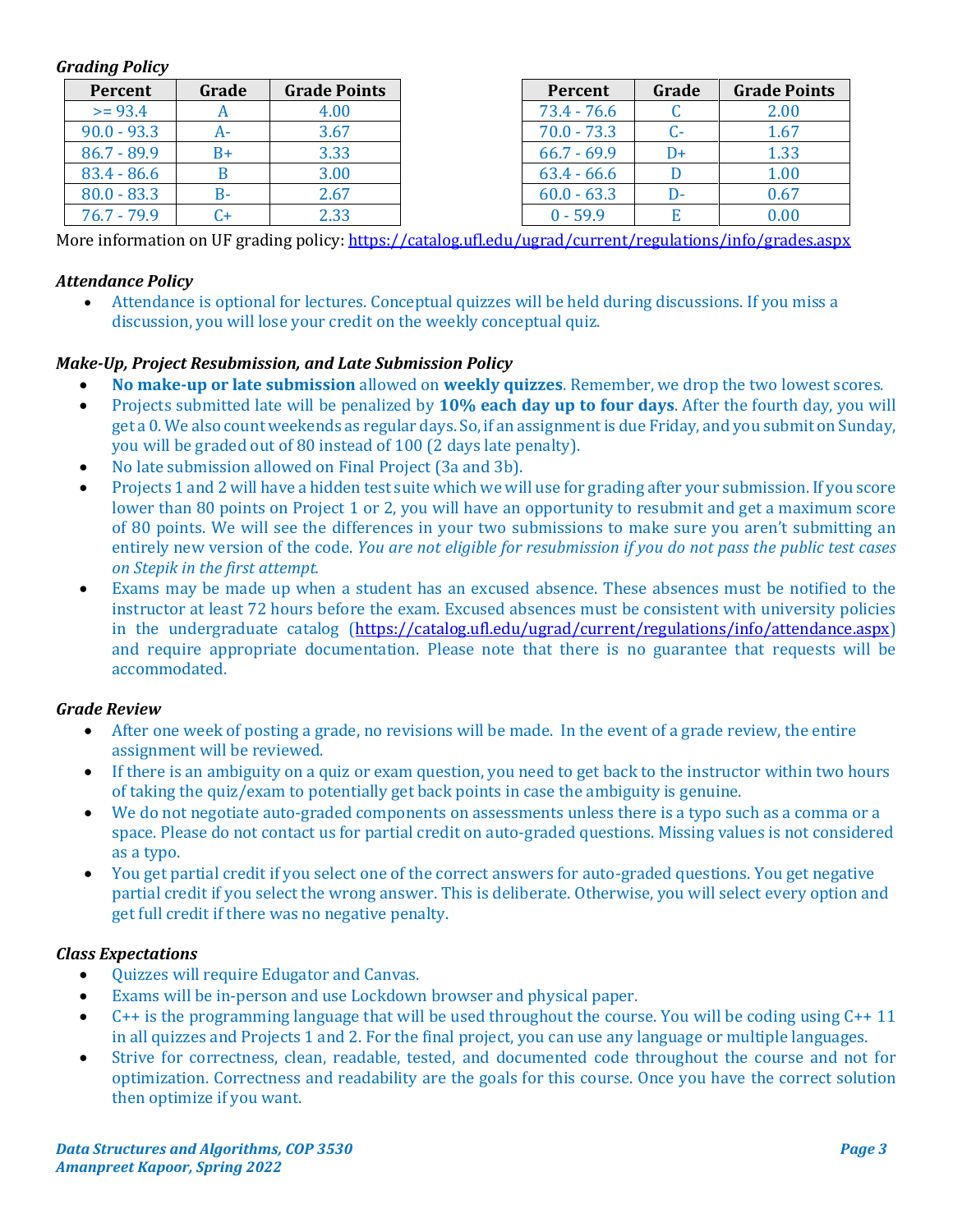- Make sure your code compiles on Edugator/Stepik for Quizzes and Projects 1 and 2. If you prefer to code in an IDE, you are welcome to use one but ensure that your code compiles on Stepik/Edugator (it is the default auto grader for projects/quizzes). The Stepik/Edugator auto grader uses a g++ compiler by default so most of the time your code will work.
- For the exams, you can use C++ or pseudo code to describe your solution to a given problem.
- The course will not include Design patterns, Competitive programming, or Formal proofs. The instructor or the course staff will answer questions on the former topics contingent on their time or point you to additional resources. Feel free to post such questions on Slack channels. If any of your classmates do post such questions, don't feel intimidated and if you don't understand it, it is perfectly natural and fine. Some students are more experienced, and everyone should strive to improve their learning not comparing to others.

# *Academic Dishonesty*

- **Quiz questions on Edugator, Quiz questions on Canvas, and Exams:** 
	- **You are required** to work on programming questions assigned in a quiz on Edugator, quiz questions, and exams **independently** without asking or searching for solutions on the web.
	- You **must not be discussing** the solutions to these assessments **even at the conceptual level**.
	- You are **allowed** to
		- o discuss solutions after the due date and late days have passed.
		- $\circ$  search for C++ syntax or refer to definitions of standard functions in the C++ library. For example, using the documentation listed here is fine: <https://www.cplusplus.com/reference/> or <https://en.cppreference.com/w/>

# • **Project 1 and 2:**

- You are **required** to work on projects **independently** without asking or searching for solutions on the web.
- You are **allowed** to
	- o discuss conceptually small sections in your project without discussing any code with a peer provided you cite the peer with who you discussed it. Such discussions should be held on a whiteboard using explanation figures/pseudo-codes or through talking.
	- o discuss solutions after the due date and late days have passed.
	- $\circ$  search for C++ syntax or refer to definitions of standard functions in the C++ library. For example, using the documentation listed here is fine: <https://www.cplusplus.com/reference/> or <https://en.cppreference.com/w/>
- **Project 3, Stepik weekly assigned questions, and Stepik ungraded questions:** 
	- It is fine to collaborate with peers. You must make sure you are not blindly copy-pasting another student's code. Also, you must cite the peer you worked with at the code level or conceptually.
- **Code policy for "individual" assessments** 
	- Sharing/copying, "borrowing" of code structure, looking at code from another student or providing such code, and plagiarism, in addition to other dishonest behaviors, are all considered to be academic dishonesty. No information regarding the project 1-2, quiz, and exam solutions may be shared by students.
	- **Looking at any piece of your peer's code, sharing files, searching for solutions found online, or using someone else to code your solution is strictly prohibited**.
	- **Any student found to have violated these rules, whether a provider or receiver or unauthorized help,** will be given a **zero** on that assignment **and** a **two-letter final grade decrement** for a first offense. For a second offense, you will get an E grade, the failing grade. Also, for both offenses, you will be reported to the Honor Court. **If you aren't clear on what constitutes plagiarism, ask the course staff.**

# *Discussion and Slack Policy - Be Nice, Be Helpful*

- Treat your classmates with civility and respect. Don't attack anyone and no discussion of controversial topics on channels.
- If you have a question regarding code or content, always post it on the appropriate *Slack* channels if you want the course staff to answer. Do not be hesitant however simple is the question. You will be surprised by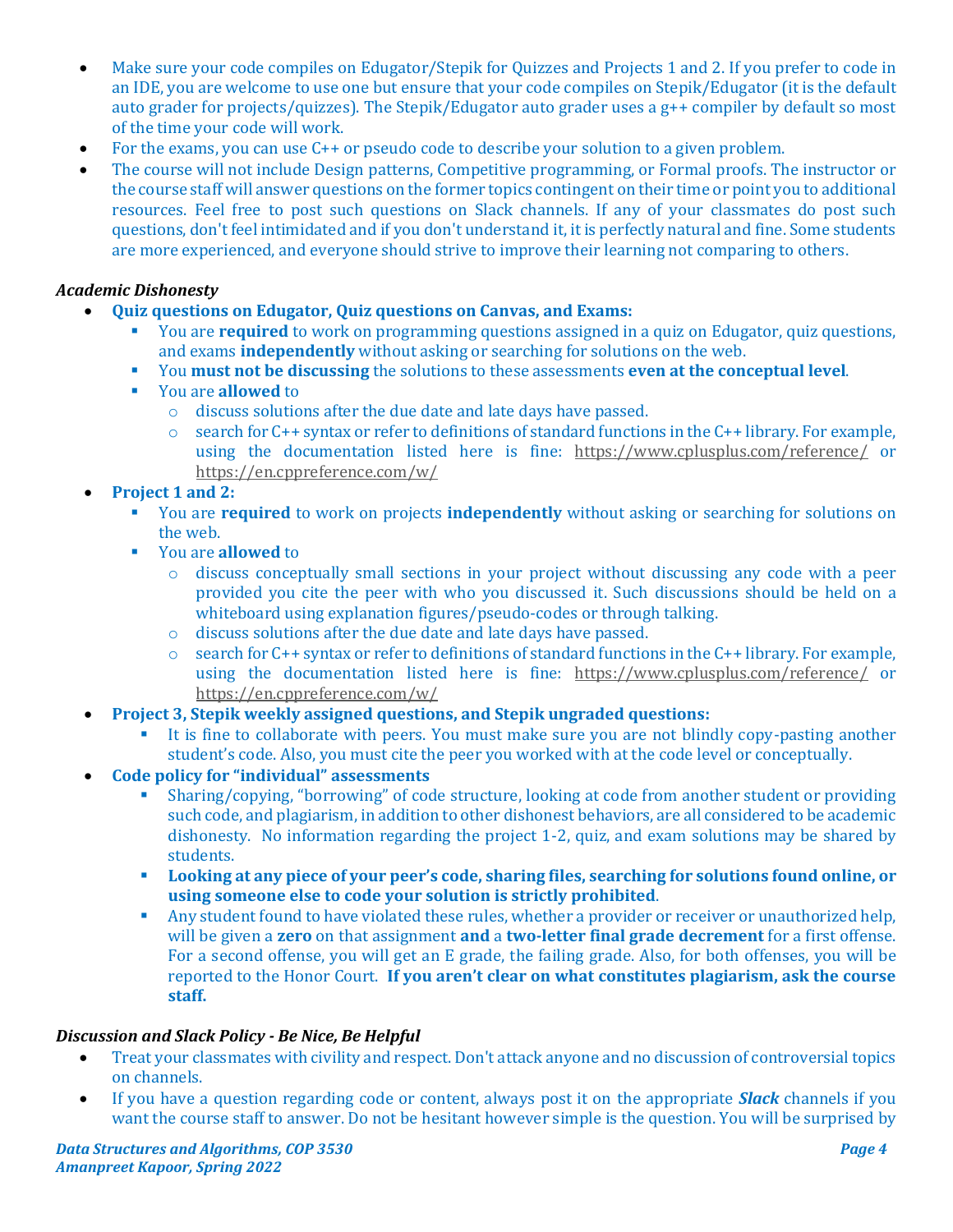how many students have the same question but are hesitant to ask. We want to make sure everyone gets the basics right and we hope that you leave the course with a mastery of first principles and basics.

- Use private message or email only if the message is related to personal requests. **Questions related to debugging on private messages will be ignored.**
- Questions will be answered **Monday – Friday in less than 48 business hours typically** by at least one member of the course staff.
- Try to answer questions posted by your course mates if possible and help them. This is helpful for a vibrant environment in a remote course.
- Stepik environment allows you to see other students' solutions to coding after you have submitted and passed the test cases. Students in the previous iterations read other students' code and found it helpful. If you find that some solution is well designed, try to applaud them on Slack and appreciate their work.
- Harassment/Bullying/Making fun of another student will not be tolerated and will lead to disciplinary actions. If someone is behaving disrespectfully on the forum which you find inappropriate, send the instructor a message and don't argue on it publicly.

## *Office Hours and Code Review Policy*

- Students should visit the course staff during scheduled office hours for help on projects or quizzes. Do not send emails or "@" instructors or TAs about project help. The TAs and instructor will often try to answer questions, when possible, in Slack channels, but the way to get personalized help is to visit them during office hours.
- The course staff cannot provide you more than 15 minutes of their time in case of long lines or more than two students waiting to get help during office hours.
- When making any **debugging requests**, make sure you provide the context of what problem you are trying to solve and where is your code failing. Small snippets can be posted on Slack but not the entire code.
- **Debugging requests** for projects/quiz questions must first go through the TAs, peer mentors, or a post on the **Slack** channel. This is **strongly encouraged** given we have a large class and several of you might have similar questions. If your problem is not fixed, then Slack message the instructor and add the TA/Peer mentor who you asked for help to the conversation. **Debugging requests to the instructor as a direct message or an email will be ignored if you do not follow the above protocol.**

### *Students Requiring Accommodations*

Students with disabilities who experience learning barriers and would like to request academic accommodations should connect with the disability Resource Center by visiting [https://disability.ufl.edu/students/get-started/.](https://disability.ufl.edu/students/get-started/) It is important for students to share their accommodation letter with their instructor and discuss their access needs, as early as possible in the semester.

### *Course Evaluation*

Students are expected to provide professional and respectful feedback on the quality of instruction in this course by completing course evaluations online via GatorEvals. Guidance on how to give feedback in a professional and respectful manner is available at [https://gatorevals.aa.ufl.edu/students/.](https://gatorevals.aa.ufl.edu/students/) Students will be notified when the evaluation period opens and can complete evaluations through the email they receive from GatorEvals, in their Canvas course menu under GatorEvals, or via [https://ufl.bluera.com/ufl/.](https://ufl.bluera.com/ufl/) Summaries of course evaluation results are available to students a[t https://gatorevals.aa.ufl.edu/public-results/.](https://gatorevals.aa.ufl.edu/public-results/)

### *In-Class Recording*

Students are allowed to record video or audio of class lectures. However, the purposes for which these recordings may be used are strictly controlled. The only allowable purposes are (1) for personal educational use, (2) in connection with a complaint to the university, or (3) as evidence in, or in preparation for, a criminal or civil proceeding. All other purposes are prohibited. Specifically, students may not publish recorded lectures without the written consent of the instructor.

*Data Structures and Algorithms, COP 3530 Page 5 Amanpreet Kapoor, Spring 2022* A "class lecture" is an educational presentation intended to inform or teach enrolled students about a particular subject, including any instructor-led discussions that form part of the presentation, and delivered by any instructor hired or appointed by the University, or by a guest instructor, as part of a University of Florida course. A class lecture does not include lab sessions, student presentations, clinical presentations such as patient history, academic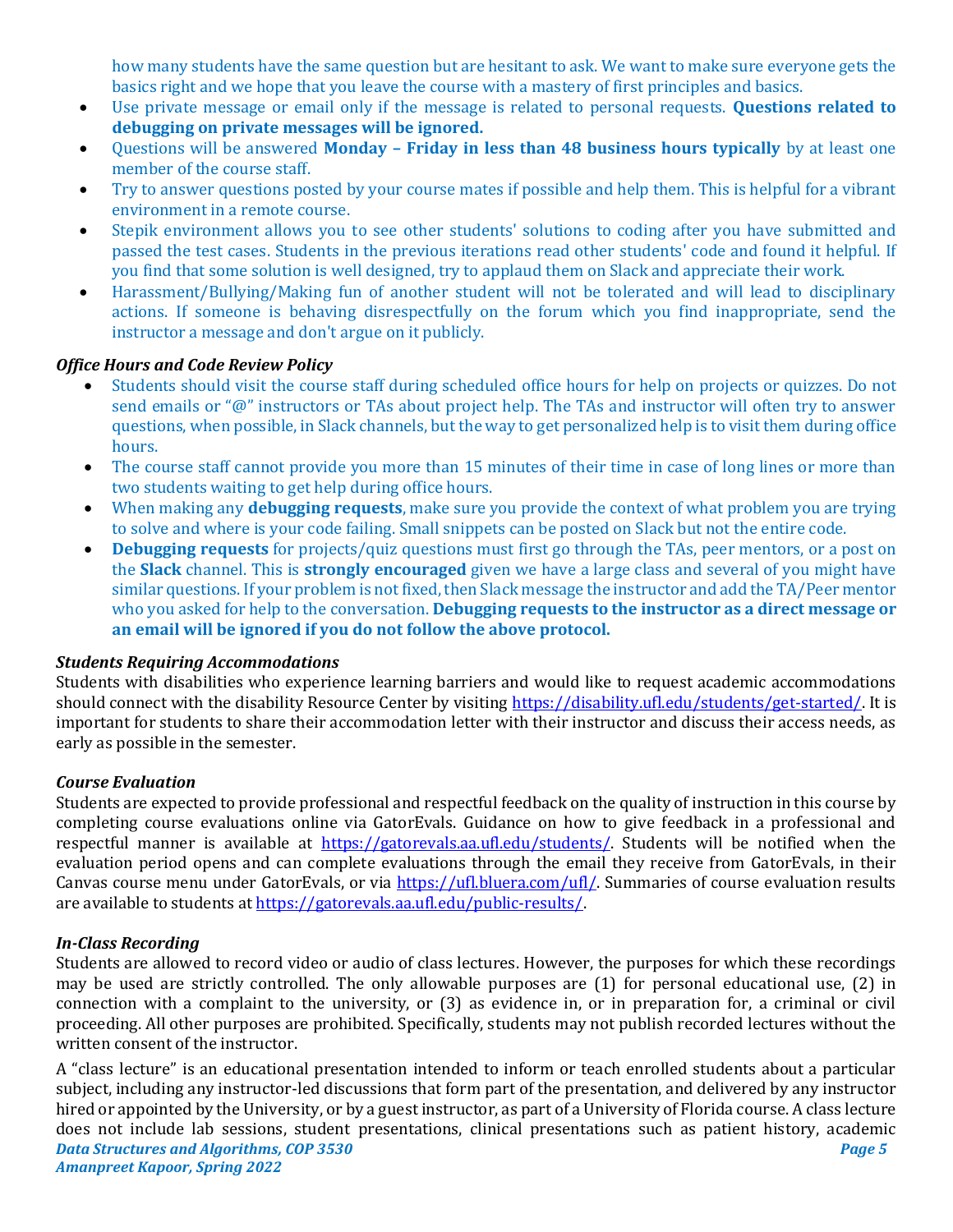exercises involving solely student participation, assessments (quizzes, tests, exams), field trips, private conversations between students in the class or between a student and the faculty or lecturer during a class session. Publication without permission of the instructor is prohibited. To "publish" means to share, transmit, circulate, distribute, or provide access to a recording, regardless of format or medium, to another person (or persons), including but not limited to another student within the same class section. Additionally, a recording, or transcript of a recording, is considered published if it is posted on or uploaded to, in whole or in part, any media platform, including but not limited to social media, book, magazine, newspaper, leaflet, or third-party note/tutoring services. A student who publishes a recording without written consent may be subject to a civil cause of action instituted by a person injured by the publication and/or discipline under UF Regulation 4.040 Student Honor Code and Student Conduct Code.

# *University Honesty Policy*

UF students are bound by The Honor Pledge which states, "We, the members of the University of Florida community, pledge to hold ourselves and our peers to the highest standards of honor and integrity by abiding by the Honor Code. On all work submitted for credit by students at the University of Florida, the following pledge is either required or implied: "On my honor, I have neither given nor received unauthorized aid in doing this assignment." The Conduct Code [\(https://sccr.dso.ufl.edu/process/student-conduct-code/\)](https://sccr.dso.ufl.edu/process/student-conduct-code/) specifies a number of behaviors that are in violation of this code and the possible sanctions. If you have any questions or concerns, please consult with the instructor or TAs in this class.

# *Commitment to a Safe and Inclusive Learning Environment*

The Herbert Wertheim College of Engineering values broad diversity within our community and is committed to individual and group empowerment, inclusion, and the elimination of discrimination. It is expected that every person in this class will treat one another with dignity and respect regardless of gender, sexuality, disability, age, socioeconomic status, ethnicity, race, and culture.

If you feel like your performance in class is being impacted by discrimination or harassment of any kind, please contact your instructor or any of the following:

- Your academic advisor or Graduate Program Coordinator
- Jennifer Nappo, Director of Human Resources, 352-392-0904, [jpennacc@ufl.edu](mailto:jpennacc@ufl.edu)
- Curtis Taylor, Associate Dean of Student Affairs, 352-392-2177[, taylor@eng.ufl.edu](mailto:taylor@eng.ufl.edu)
- Toshikazu Nishida, Associate Dean of Academic Affairs, 352-392-0943[, nishida@eng.ufl.edu](mailto:nishida@eng.ufl.edu)

### *Software Use*

All faculty, staff, and students of the University are required and expected to obey the laws and legal agreements governing software use. Failure to do so can lead to monetary damages and/or criminal penalties for the individual violator. Because such violations are also against University policies and rules, disciplinary action will be taken as appropriate. We, the members of the University of Florida community, pledge to uphold ourselves and our peers to the highest standards of honesty and integrity.

### *Student Privacy*

There are federal laws protecting your privacy with regards to grades earned in courses and on individual assignments. For more information, please see: <https://registrar.ufl.edu/ferpa.html>

### *Campus Resources:*

### *Health and Wellness*

COVID-19

• You are expected to wear approved face coverings at all times during class and within buildings even if you are vaccinated.

• If you are sick, stay home and self-quarantine. Please visit the UF Health Screen, Test & Protect website about next steps, retake the questionnaire and schedule your test for no sooner than 24 hours after your symptoms began. Please call your primary care provider if you are ill and need immediate care or the UF